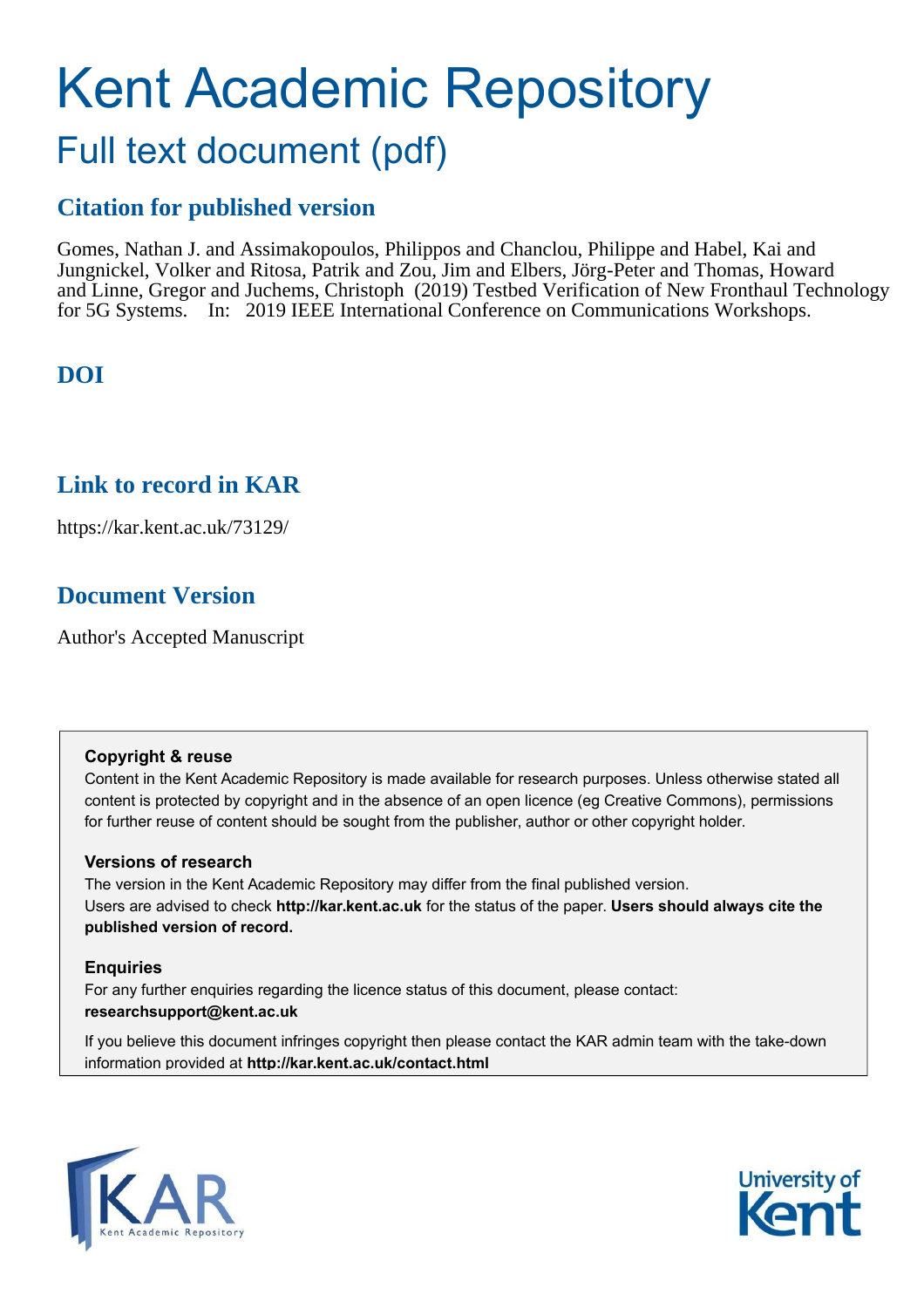## Testbed Verification of New Fronthaul Technology for 5G Systems

Nathan J. Gomes<sup>1</sup>, *Senior Member, IEEE*, Philippos Assimakopoulos<sup>1</sup>, *Member, IEEE*, Philippe Chanclou<sup>2</sup>, Kai Habel<sup>3</sup>, Volker Jungnickel<sup>3</sup>, Member, IEEE, Patrik Ritoša<sup>4</sup>, Jim Zou<sup>5</sup>, Member, IEEE, Jörg-Peter Elbers<sup>5</sup>, Member, *IEEE*, Howard Thomas<sup>6</sup>, Gregor Linne<sup>7</sup>, Christoph Juchems<sup>7</sup>

> Communications Research Group, University of Kent, Canterbury, Kent, CT2 7NT, UK Orange Labs, 2 Avenue Pierre Marzin, 22300 Lannion, France Fraunhofer HHI, Einsteinufer 37, 10587 Berlin, Germany Telekom Slovenje, Cigaletova ulica 15, 1000 Ljubljana, Slovenia ADVA Optical Networking SE, Fraunhoferstr. 9a, 82152 Martinsried, Germany Viavi Solutions, London Road, Newbury Berkshire, RG14 2PZ, UK IAF GmbH, Berliner Straße 52 J, 38104 Braunschweig, Germany

*Abstract***—The fronthaul for 5th generation mobile systems (and beyond) has evolved with new splits for the radio access network functions defined, and the transport for these split interfaces having very different requirements. Testing of the transport for such split interfaces is reported, and it is shown that an Ethernet fronthaul transport network, which is capable of bringing efficiency gains through statistical multiplexing, can meet stringent latency and latency variation requirements, assuming buffering and playout of the radio waveforms and that timing/synchronization signals are prioritized. An aggregation technique for a 100 Gb/s Ethernet trunk which provides for such timing signals is demonstrated. Real-time monitoring of the Ethernet fronthaul for software-defined networking control and performance optimization is also shown.** 

#### *Keywords—5th generation mobile systems, evolved fronthaul, radio over Ethernet, Open Radio Access Network*

#### I. INTRODUCTION

The fronthaul of  $5<sup>th</sup>$  generation mobile (5G) systems and beyond will be very different to that used in previous generations [1]. The reasons for this arose mainly due to the realization that following the legacy approach of sampled time-domain waveform transmission, such as has been used in industry "standards" such as the Common Public Radio Interface (CPRI) or Open Base Station Architecture Initiative (OBSAI), for the much larger bandwidths and higher numbers of antenna "layers" in multi-antenna techniques, would result in an infeasible bit-rate explosion [2]. There was, nevertheless, a need to retain the centralization offered by a fronthaul, for centralized- or cloud-radio access networks (C-RANs) [3], particularly in view of the increased interest in the use of network function virtualization (NFV) in 5G. Most solutions to the fronthaul bit-rate problem proposed moving some functions away from the central unit (CU) or base station baseband unit (BBU) pool, into the remote radio unit (RRU) [1], [4]-[6]. As more functions are moved to the remote location, the bit-rate required for the

new fronthaul reduces, first through only sending frequency domain symbols, then by sending symbols prior to precoding for the antenna layers, then data for individual users, etc. The bit-rate tends to more-and-more approach the backhaul, user data rates as functions are distributed to remote units [4]. Further efficiency savings for bit-rate reductions are possible as the opportunities for statistical multiplexing gains increase (assuming packet-mode transport, such as Ethernet or IP, is used over the fronthaul) [1]. Latency requirements between the CU and remote units also become more relaxed, especially once the functions for the hybrid automatic repeat request (HARQ) loop are moved fully to the remote radio unit [5]. However, there are disadvantages, too, in moving functions away from the CU. Apart, from the general loss of centralization advantages for<br>NFV, distributed beamforming such as joint distributed beamforming such as joint transmission/reception with coordinated multipoint (CoMP), centralized coordination of interference cancellation, all become difficult or impossible to achieve as the functions required for them are distributed to remote units [6].

Now, it is generally accepted that there are two types of new functional split for the Radio Access Network (RAN) [7]. A higher-layer split, which is outside of the HARQ timing loop, with relatively relaxed latency requirements on the transport over this fronthaul segment. 3GPP has defined this interface as that between a CU and distributed unit (DU) [8]. The split point defined, between the Packet Data Convergence Protocol (PDCP) and Radio Link Control (RLC) layers of the RAN, is that used for "dualconnectivity" (micro-base station connection to a macro-base station) and is of interest as it may enable connection of user plane, local compute and storage functions (referred to as multi-access or mobile edge computing, MEC).

The lower-layer split (somewhere in the RAN protocol stack Physical (PHY) layer) was not specified by 3GPP, who define it as the interface between the DU (or CU/DU) and RRU [8]. The CPRI corporation have defined an Ethernetbased fronthaul transport specification, eCPRI, for such an intra-PHY layer RAN split [9], and groups such as Open RAN, now part of TIP [10], have continued work on specifications for such split points. The split point may also be variable, depending on particular scenarios, implementations and, even, service requirements. As stated

This work was carried out within the framework of the European Union's Horizon 2020 research and innovation program under grant agreement No 644526 (iCIRRUS project). Philippos Assimakopoulos acknowledges funding by the EPSRCs "Towards an Intelligent Information Infrastructure (TI3)" program (NIRVANA project).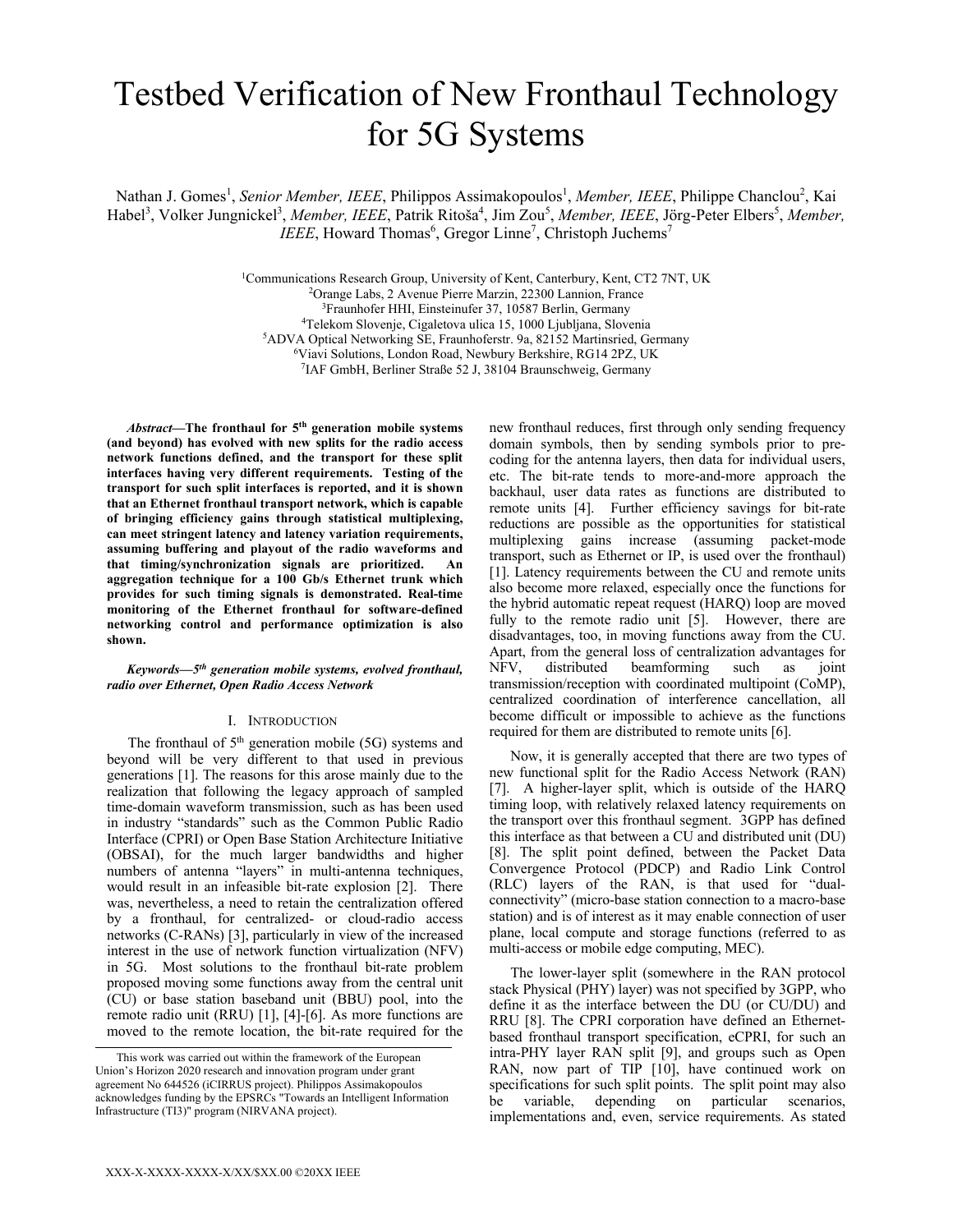previously, timing constraints are stringent, demanding low latency and low latency variation from the fronthaul transport between DU and RRU. Clearly statistical transport between DU and RRU. multiplexing gains, which can reduce aggregate bit-rates, will also lead to increased delay and delay variation due to port contention in Ethernet switches and aggregators. Some loosening of delay requirements is possible through buffering of received packets and subsequent "playout" if there is strict and known timing throughout the RAN [11]. Such timing can be provided by protocols such as Precision Timing Protocol (PTP, IEEE1588) [12], but the packets transporting PTP signals must themselves suffer from minimal delay variation.

Further requirements for the new fronthaul stem from the need to enable end-to-end network slicing for 5G and beyond systems. Separation of physical and virtual network functions within the RAN will play a role. The use of an IP/Ethernet-based fronthaul should much more easily enable the use of software-defined networking (SDN) techniques already being developed for transport networks [13]. Then, for orchestration and control of the virtualized RAN and fronthaul, performance monitoring is required [14]. Measurements should be sent to the orchestration/control function to ensure slice service requirements are met.

In this paper, testbed measurements on new, Ethernetbased fronthaul technologies for mobile systems are presented. In Section II, results for a higher-layer split option are presented. Here, the Ethernet transport is also overlaid onto a passive optical network (PON) to demonstrate convergence possibilities with fixed access networks [15]. In Section III, an integrated testbed demonstration is presented. The transport of two lower-layer splits is demonstrated: one for a "5G-like" waveform (high bit-rate for wide-bandwidth, millimeter-wave wireless signal), the second for a 4G signal, but with the complete RAN protocol stack operational, through the use of an Open Air Interface (OAI) software base station. In addition, to show convergence with legacy systems, these signals are aggregated with the fronthaul transport of a CPRI signal and with the backhaul transport to/from a femtocell. The aggregator enables highly accurate transfer of a PTP signal through the use of a gap-filling method for traffic prioritization [16]. Section IV of this paper presents measurements on the fronthaul using hardware probing, and example use of such measurements by SDN-controlled layer 2 switches, as a step towards a softwarized, virtualized RAN. A summary is presented in Section V.

#### II. HIGHER-LAYER SPLIT TESTBED

The higher-layer split demonstration shown in Fig.1 consisted of Ethernet point-to-point (PtP) transport in which Ethernet impairments could be injected, and Ethernet over GPON passive optical network point-to-multipoint (PtMP) transport, illustrating convergence possibilities with fixed access deployments. Global Positioning System (GPS) timing enabled synchronization and accurate delay measurements. A 15 MHz bandwidth 2x2 MIMO 3GPP LTE (4G) signal was used in the demonstration. The top-ofrack (ToR) switch enabled the CU component, the virtualized base station baseband unit (vBBU) and its associated management and core network, to communicate with intelligent remote radio heads (iRRHs), in Fig.1, but effectively DUs in 3GPP terminology over either the PtP or

PtMP links. The key performance parameters measured in this demonstration were the fronthaul latency (round-trip delay) and fronthaul data rate. For the former, a round-trip delay of between  $5 - 10$  ms was measured for the PtP case. The delay for the PON case was 1 ms greater, caused by the dynamic bandwidth allocation (request/grant) mechanism; this additional delay could be avoided by using fixed bandwidth allocation. The fronthaul data rate was measured to be 120 Mb/s, around 20% higher than the user data rate, but around 8 times less than the CPRI bit-rate required. Of course, the peak user data rate was one to two orders of magnitude less than would be expected for 5G. For 5G rates, efficient use of the fronthaul bandwidth will be more important, which would make statistical multiplexing gains more attractive, and also require the use of some form of dynamic bandwidth allocation in a PON to exploit them.

#### III. CONVERGED FRONTHAUL TESTBED WITH AGGREGATOR

The converged, aggregated Ethernet fronthaul demonstration considered two implementations of a lower layer split (one to confirm the split operation through complete user equipment to core network connection and operation, the second to confirm transport for "5G-like" high data rate waveforms), an LTE/4G femtocell backhaul link and a CPRI link (these latter two links representing legacy systems) all transported over the same fronthaul. The overall system testbed is shown in Fig.2. The key component in this evolved fronthaul was a high-speed Ethernet aggregator which multiplexed all systems over a 100 Gb/s fronthaul carried over 6km of metro fiber in Telekom Slovenije's network. Also carried through the aggregator was a PTP synchronisation signal, obtained via a grand master clock locked to a GPS time reference, and background Ethernet traffic between a traffic source and sink. As the key element to the aggregation, and enabling the time synchronization while aggregating, the high-speed aggregator will be examined first.

#### *A. High-speed, gap-filling Ethernet aggregator*

The aggregator used is based on the Transpacket FUSION® gap-filling technology [16]. The high-priority Ethernet packets are buffered for a fixed period before being forwarded onto the appropriate output. Lower priority packets are checked and placed in the available gaps between the high-priority Ethernet packets, thus suffering variable delays. In the testbed implementation, the PTP traffic was given the high priority (and was used as the timing for the CPRI transmission). The clock synchronization at the RRH with the BBU clock showed no measurable difference when transported through the fronthaul, better than the 2 parts per billion requirement. This was carried out with all traffic sources at maximum rates and some 40% load on the 100 Gb/s Ethernet trunk link.

#### *B. LTE software base station MAC-PHY split*

A LTE software base station functional split at the MAC-PHY interface was implemented [17]. The split functions used an interface library for mapping protocol data units, control primitives etc. into Ethernet packets, generally following specifications defined by the IEEE 1914.1 Next Generation Fronthaul Interface (NGFI) group [18]. In the testbed demonstration, the objective was to show continuous operation of the split (continuous connection of a UE with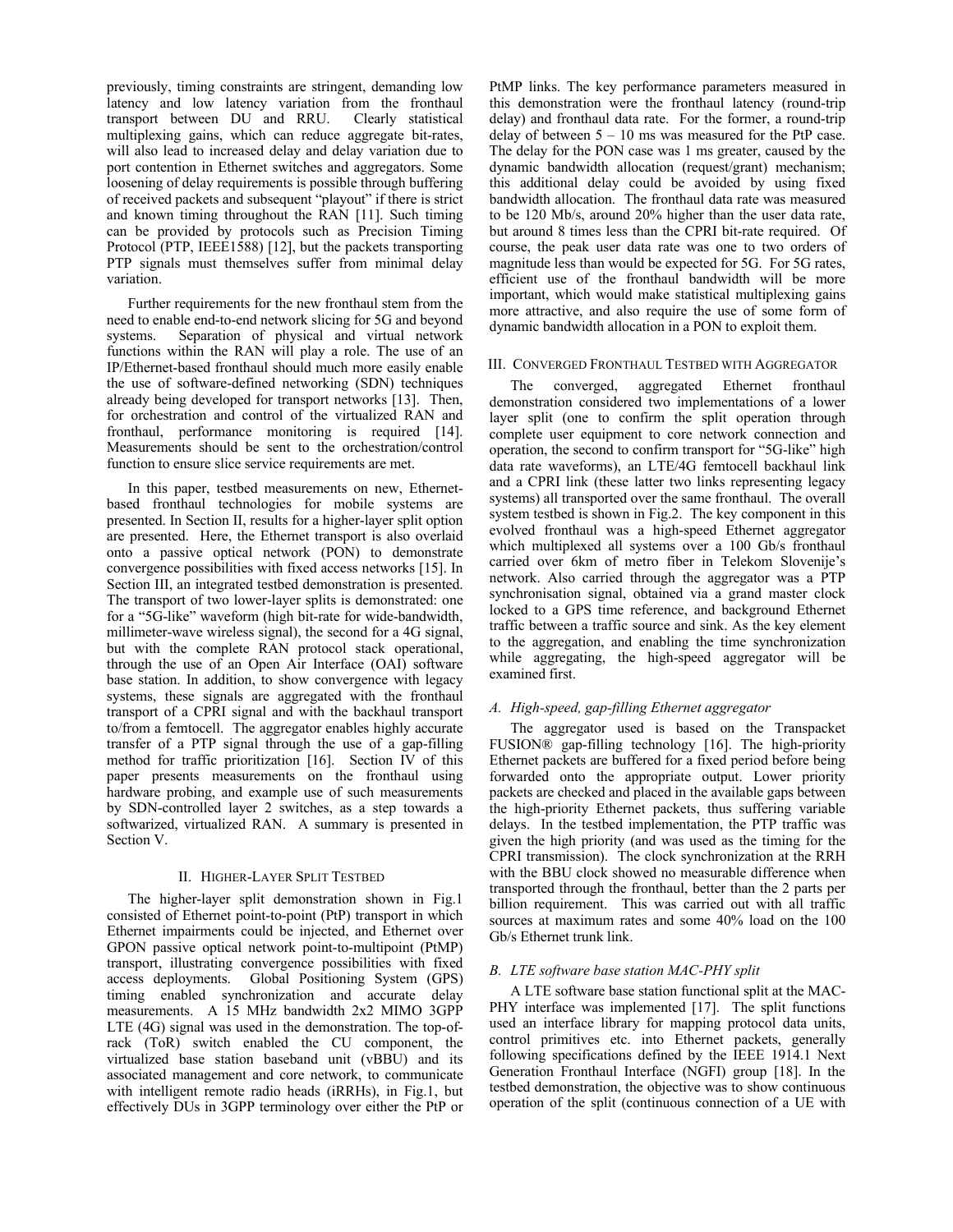

Fig.1. Higher-layer split demonstration.



Fig.2. Converged, aggregated Ethernet fronthaul demonstration.

the software evolved packet core, EPC) over the aggregated fronthaul, with port contention occurring for this fronthaul transport with the packets from the other sources.

The average delay for the MAC-PHY split fronthaul (scaled for 10 Gb/s) was estimated to be 156 µs (round-trip), which is close to the requirements specified for functions such as CoMP. In fact, a large part of this delay was due to the software generation of the data and frames at the end stations and could easily be reduced using hardware acceleration technologies.

#### *C. High-speed Upper-PHY layer split*

Hardware-based OFDM transmitter and receiver pairs were developed with split functionality at the upper-PHY layer. The Field-Programmable Gate Array (FPGA) hardware-based OFDM boards were used to interface to 60- GHz wireless modules. On the data input/output side of the FPGA boards Ethernet mapping/demapping functions, generally following the definitions specified by the IEEE 1914.3 Radio-over-Ethernet group were implemented. For the testbed demonstrator with the aggregated fronthaul, the split functions were placed either side of the aggregator/disaggregator pair connecting to the 100 Gb/s Ethernet trunk link, with the DU and RU modules connecting to these via 10 Gb/s Ethernet links, as shown in Fig.3. The 60GHz radio was used in loopback mode for testing. The key performance indicator measured for the high-speed Upper-PHY layer split was the overhead-induced data rate (the excess compared to the user/backhaul rates). A flow control

mechanism was implemented in the setup to guarantee wireless 60 GHz transmission at a bit-rate of 2.5 Gb/s. This meant that the measured rates over the Ethernet links adjusted in order to fulfil this transmitted bit-rate condition, and showed dependency on the Ethernet frame size, as Ethernet headers/trailers are stripped off before the processing for the wireless signal transmission (in the forward path). Fronthaul throughputs of between 2.3 and 2.5 Gb/s were measured, with the Internet Protocol packet payload throughput ranging between approximately 1.5 and 2.2 Gb/s, depending on Ethernet frame size. The overhead was of the same order as that measured for the MAC-PHY split. The multi-Gb/s throughput and loopback operation at 60 GHz, were clear indicators that 5G0like waveforms were being experimentally demonstrated.

Delay and delay variation across the aggregated fronthaul were also measured. The delay variation (measured as Ethernet packet jitter) showed some dependency on frame size, but was always less than 7  $\mu$ s. A comparison with measurements without the aggregator indicated that less than 2 µs of this jitter was due to the aggregation. This level of jitter could be recovered by appropriate buffering and a time synchronization signal, e.g. using PTP, to enable precise playout of the waveform. The delay measurement was compromised by the buffering for the flow control that enabled the continuous 2.5 Gb/s wireless bit-rate. Again, comparison with the measurements without the aggregator confirmed only very small contributions from the aggregator and aggregated Ethernet transport.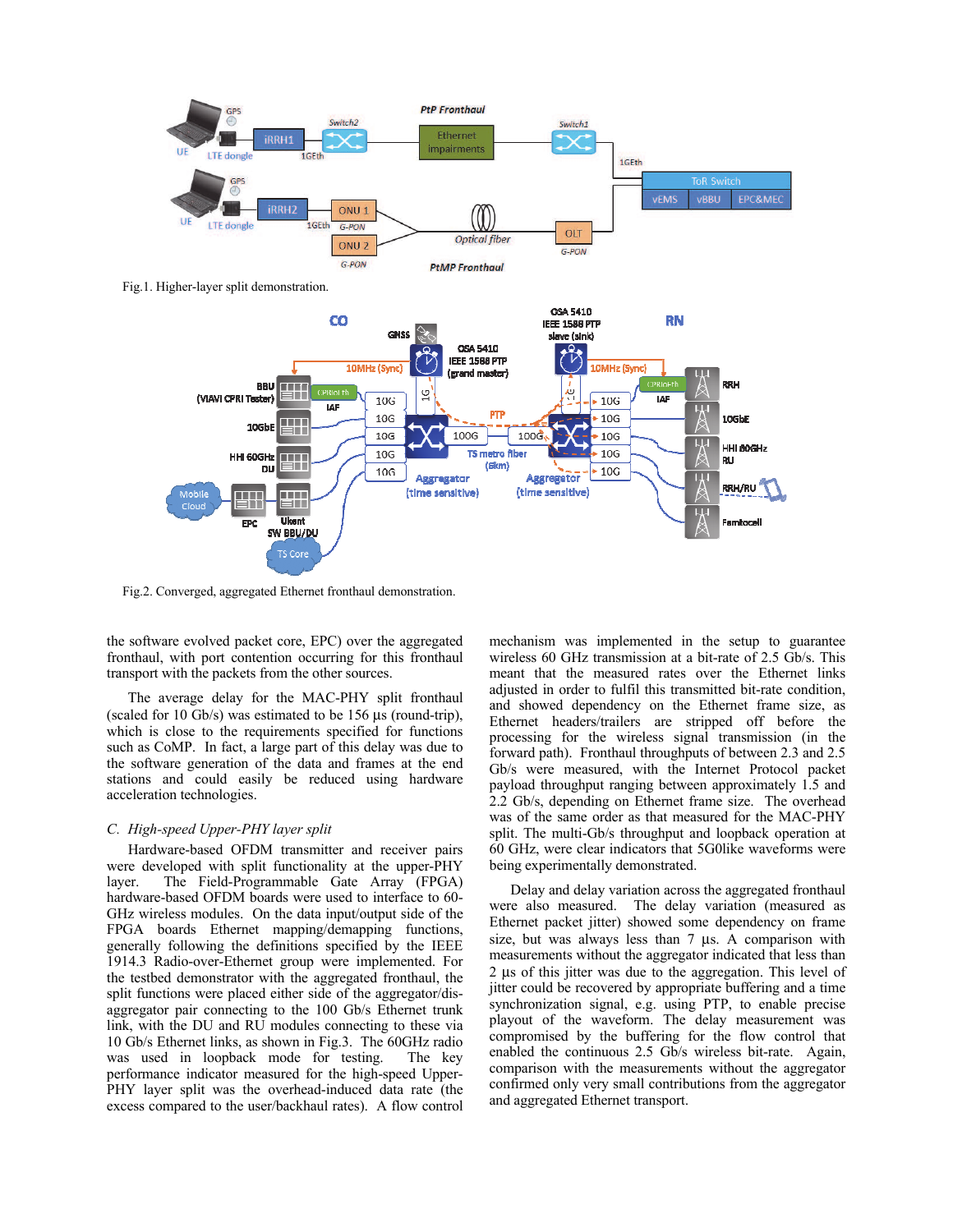

Fig.3. High-speed fronthaul for 60GHz wireless.



Fig.4. CPRI over Ethernet fronthaul.

#### *D. Legacy system transport*

Two forms of legacy system were transported over the aggregated Ethernet fronthaul. The first, as shown in Fig.1, was a backhaul connection between a 4G/LTE femtocell and Telekom Slovenije's core network. Continuous operation of the femtocell was verified, with no measureable errors. As the femtocell operated with no intercell coordination (only for handovers), the delay requirement of 60 ms was easily met (a round-trip delay of 30 ms was measured, only 70 µs of which was contributed by the aggregator).

The second legacy system transported was a CPRI fronthaul, generated and received by Viavi Solutions CPRI testers. The CPRI signals are mapped into Ethernet frames in an FPGA with the CPRI/Ethernet bridging function generally following specifications defined by the IEEE 1914.3 Radio over Ethernet group. The CPRI tester timing was derived from the same master clock source as used and distributed by the PTP packets, sent through the aggregated 100 Gb/s link. The Ethernet functions in the FPGAs, and the synchronization for CPRI and Ethernet functions on the FPGA derived their clock from the CPRI streams. The aggregator/dis-aggregators were Synchronous Ethernet compliant, so all timing was derived from the same clock reference and PTP signals, as shown in Fig. 4. As the CPRI packets contend with other packets in the aggregators for the 100 Gb/s link, variable packet delay is generally experienced. This means that the continuous CPRI stream is no longer continuous when retrieved from the CPRI over Ethernet packets. In order to maintain operation with these

variable fronthaul delays, a receive first-in first-out (FIFO) buffer is implemented. Playout from the buffer only commences after the buffer has filled to a pre-defined level; the waveform is "played out" according to timing information retrieved from the CPRI over Ethernet packets, but the pre-filling of the buffer allows jitter in the frame arrivals to be absorbed. The larger the fill level of the FIFO buffer, the more jitter can be absorbed, but the buffer also causes a fixed delay. The tests found that a 10 µs buffer latency was sufficient to enable error-free operation for both 2.45 Gb/s and 9.83 Gb/s CPRI streams over the aggregated fronthaul with 6km 100 Gb/s trunk link. The overall roundtrip delay in these cases was 55 µs and 30 µs, respectively, considerably lower than requirements for CoMP (approximately, 150 µs). In addition to the measurements of CPRI stream latency, the frequency and time synchronization were measured. The former was found to within the 2 parts per billion requirement. The timing synchronization was 30ns on average, just within requirement, but was frequently greater than this. However, it was found that the buffering of the packets allowed this to be absorbed, and the CPRI over Ethernet fronthaul was able to function without any problem.

#### IV. KPI MEASUREMENT AND SDN

A testbed was also set up to demonstrate real-time measurements of the fronthaul traffic using in-line hardware probes, the collection of the measurements and their analysis in an "intelligence server", which effectively acts as a simple control/orchestration engine for the fronthaul, and the use of software-defined networking (SDN) at the Ethernet layer, as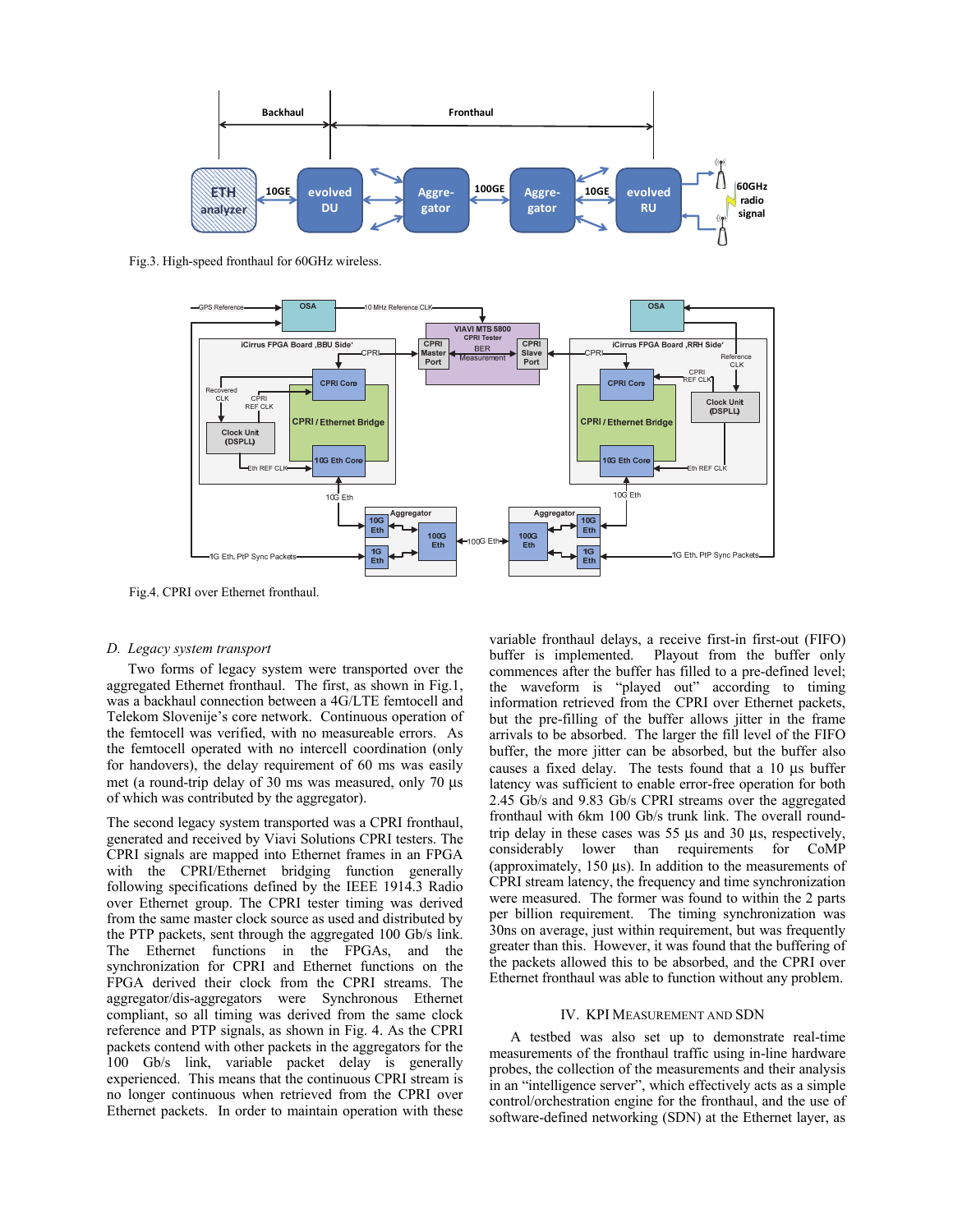

Fig. 5. Testbed for in-line probe measurements with "intelligence server".

shown in Fig.5 [18]. The in-line, hardware probes are small form-factor pluggable (SFP) modules which replace standard 1 Gb/s or 10 Gb/s Ethernet SFPs for connection to Ethernet ports for optical fiber links. The probes contain FPGA hardware which can filter Ethernet packets based on header fields, send frame result packets (FRPs) to a monitoring/management station (the "intelligence server" in this case), and can timestamp these FRPs. The FRPs are sent when gaps in transmission are detected, resulting in minimal disturbance to the transported traffic on the network. At the intelligence server, the FRPs are analysed such that, for example, frame delay and delay variation, and interframe delay and delay variation can be calculated. Throughput through Ethernet ports can also be monitored.



Fig. 6. Example real-time analysis: interframe delay (top), throughput (bottom).

In Fig. 6, example captures from the real-time outputs calculated by the intelligence server are presented. In this case, the measurements were carried out for sampled timedomain waveform (CPRI-like) traffic, hence the usually constant interframe delay. The used bandwidth of the link is similarly constant in this case, the spikes resulting from just the occasional irregularity in frame sizes (which simultaneously affect the interframe delay). In the testbed, such outputs are also used to inform the SDN-enabled switch (Switch 2) in the network. For example, we have steered traffic from a background source (sending packets to the traffic mirror in Fig.6) away from the trunk link used by the mobile fronthaul uplink when the load exceeds a certain value.

#### V. CONCLUSION

The fronthaul for 5G is evolving with new RAN functional splits between a CU and DU, and DU and RRU, with the latter having a yet-to-be defined, and possibly varying interface. For many splits, statistical multiplexing is possible as the bit-rate will be dependent on the load and number of spatial streams being used at any given time, and packet-based transport will enable such efficiency gains to be made. However, statistical multiplexing also leads to port contention in an Ethernet or IP-based fronthaul, and meeting the strict latency and latency variation requirements of the lower-layer RAN splits (between DU and RRU) becomes problematic. Meeting these latency and latency variation requirements is the most demanding aspect for a packetbased fronthaul.

Techniques for meeting the requirements for both higherand lower-layer split points have been demonstrated. These show that the statistical multiplexing can be used beneficially, while latency and latency variation is met using specific techniques: use of a timing protocol (PTP) to allow receiving nodes to employ buffers to absorb packet delay variations and play out radio waveforms with precise timing;